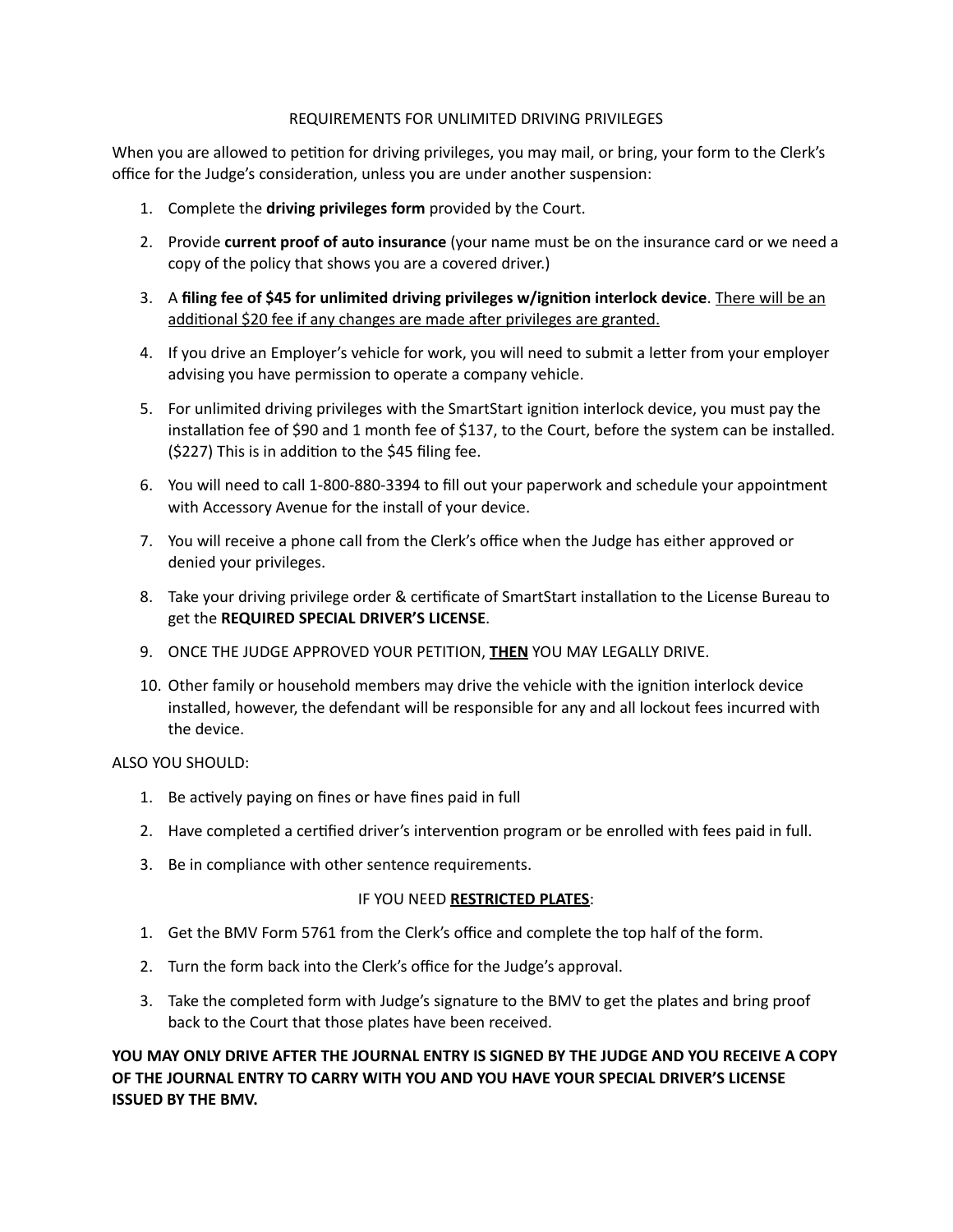# **IN THE VAN WERT MUNICIPAL COURT, VAN WERT COUNTY, OHIO**

| <b>STATE OF OHIO</b>    | CASE NO.                                                                                                  |
|-------------------------|-----------------------------------------------------------------------------------------------------------|
| v.                      | PETITION FOR UNLIMITED DRIVING PRIVILEGES<br><b>WITH IGNITION INTERLOCK DEVICE</b><br><b>COURT # 8120</b> |
| <b>DEFENDANT'S NAME</b> | DOB: $/$ $/$<br><b>DRIVER'S LICENSE #</b>                                                                 |
| <b>STREET ADDRESS</b>   | SS#:***-**-                                                                                               |
| CITY, STATE, ZIP CODE   | Phone#                                                                                                    |

# **\*\*\*YOU MUST PROVIDE PROOF OF INSURANCE WITH THIS PETITION\*\*\***

Upon the issuance of a Restricted License and proof that a court-approved ignition interlock device (IID) has been installed, this Court hereby grants the above-named Defendant Unlimited Driving Privileges as set forth in Ohio Revised Code 4510.022(C).

Type of Suspension: \_\_\_ ALS \_\_\_ Pretrial \_\_\_ Post-Conviction

Length of Suspension: \_\_\_\_\_\_\_\_\_\_\_\_\_\_\_\_\_ to \_\_\_\_\_\_\_\_\_\_\_\_\_\_\_\_\_\_\_

**NOTICE & WARNING TO DEFENDANT!!!: BE ADVISED THAT IN THE EVENT OF AN IID VIOLATION, INCLUDING OPERATING A VEHICLE NOT EQUIPPED WITH AN IID, TAMPERING WITH AN IID, OPERATING BEYOND THE SCOPE OF GRANTED PRIVILEGES, OR HAVING A POSITIVE ALCOHOL TEST ON THE IID VEHICLE PREVENTING ITS STARTING OR OPERATION, THAT YOU MAY FACE ADDITIONAL SANCTIONS, INCLUDING A POSSIBLE FIRST-DEGREE MISDEMEANOR CRIMINAL CHARGE, INCREASE IN THE LENGTH OF THE SUSPENSION, OR WEARING AN ALCOHOL MONITORING DEVICE.**

**NOTICE: GIVING FALSE INFORMATION ON THIS PETITION MAY RESULT IN PERSONAL PENALTIES OF IMPRISIONMENT AND/OR FINE.**